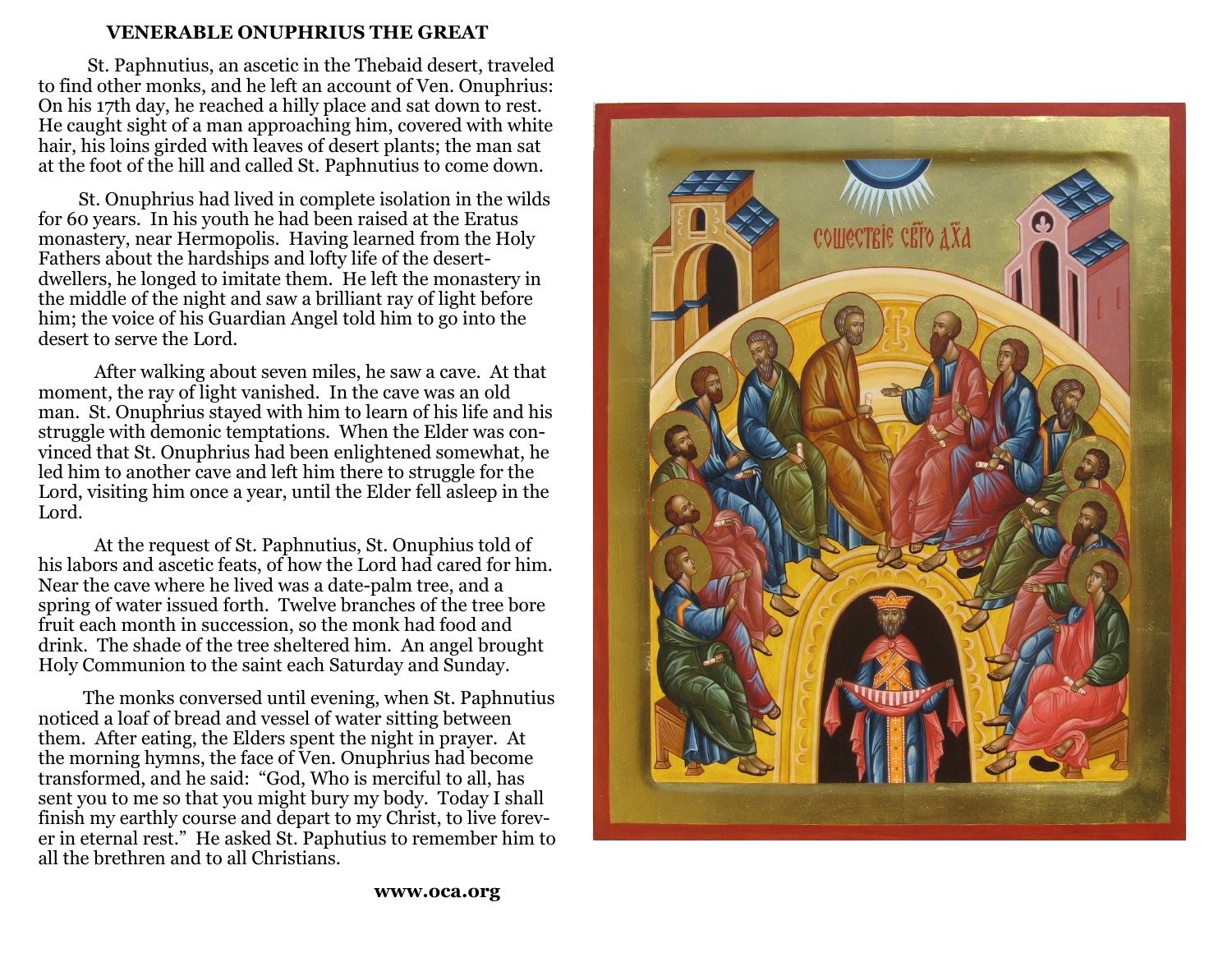# *THE TRINITARIAN*

#### *Published Weekly by the* **HOLY TRINITY ORTHODOX CHRISTIAN CHURCH** 6822 BROADVIEW ROAD, PARMA, OHIO 44134 **CHURCH OFFICE PHONE: 216-524-4859 CHURCH WEBSITE: http://www.holy-trin.org** V. REV. ALEXANDER GARKLAVS, PASTOR

Divine Liturgy at 9:00 A.M. Church School Every Sunday at 10:45 A.M. (During the Months of September thru May)

Vespers - Every Saturday - 5:00 P.M. Choir Rehearsals Every Thursday at 7:30 P.M. Michael N. Pilat, Choir Director

RECTORY: 963 John Glenn Drive, Seven Hills, Ohio 44131 Phone 516-761-8772

BULLETIN 32 - VOLUME LIX TONE 7 JUNE 12, 2022

### *EIGHTH SUNDAY OF PASCHA HOLY PENTECOST FEAST OF THE HOLY TRINITY*

*Ven. Onuphrius the Great and Ven. Peter of Mt. Athos; Ven. John, Andrew, Heraclemon, and Theophilus, Hermits, of Egypt; Ven. Arseny, Abbot of Konevits; Ven. Onuphry, Abbot of Mal'sk; Ven. Stephen of Komel', Abbot of Ozersk Monastery; Ven. Bassian and Jonah of Pertomsk; Ven. Onuphry and Auxenty of Vologdá; Finding of the Relics and the Second Glorification of Rt. Blv. Anna of Kashin*

 "As we praise the one God in Trinity today, let us entreat the Holy Spirit to cleanse our hearts and water them like a gentle rain from heaven, that we may bring forth the fruits of faith, hope, and love."

Jerusalem Troparion, Tone VII

 "In the flesh you lived the life of the angels, you were citizens of the desert and treasuries of grace, O Onuphrius, adornment of Egypt, and Peter the light of Athos. Therefore we honor your struggles as we sing to you: Glory to Him who has strengthened you! Glory to Him who granted you a crown! Glory to Him who through you grants healing to all!"

Troparion, Tone I

TODAY'S EPISTLE: ACTS 2:1-11 TODAY'S GOSPEL: JOHN 7:37-52;8:12

#### **HOLY WORSHIP THIS WEEK:**

Saturday, June 18 5:00 p.m. Great Vespers; Confessions

 Monday, June 13 Ephesians 5:9-19 Matthew 18:10-20 Tuesday, June 14 Romans 1:1-7,13-17 Mathew 4:25-5:13 Wednesday, June 15 Romans 1:18-27 Matthew 5:20-26 Thursday, June 16 Romans 1:28-2:9 Matthew 5:27-32 Friday, June 17 **Romans 2:14-29** Matthew 5:33-41 Saturday, June 18 Romans 1:7-12 Matthew 5:42-48

**Daily Scripture Readings**

#### **THIS IS A FAST-FREE WEEK.**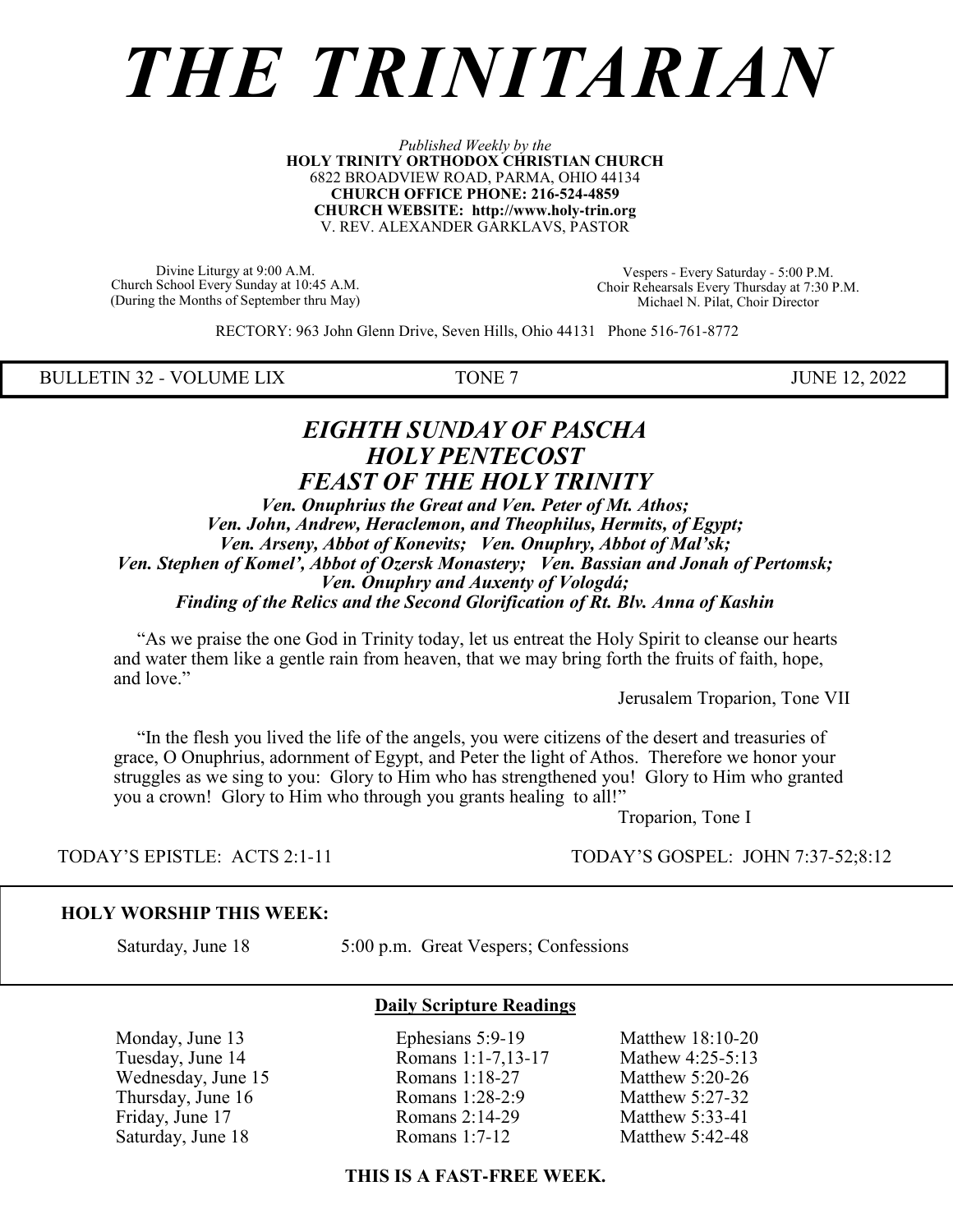## **ORTHODOX CHRISTIAN CHURCH OF THE HOLY TRINITY**<br>- Volume LIX

Bulletin 32 - Volume LIX June 12, 2022

| JUNE:      |                                                     |
|------------|-----------------------------------------------------|
| 12, TODAY  | Pentecost Luncheon                                  |
| 17, Friday | 10:00 a.m. -5:00 p.m. Diocesan Online Forum         |
| 19, Sunday | Noon Luncheon in honor of Fr. Alexander at Woodside |
| 27, Monday | 11:30 a.m. St. Herman House 9th Annual Golf Classic |

#### **THE ORTHODOX PARISH AS A VESSEL OF MINISTRY**

In order to aid parishes in developing ministry programs and training leaders in ministry, the Diocese of the Midwest is hosting a Parish Development Forum online, Friday June 17. The keynote speaker is His Grace Bishop Daniel of Santa Rosa, also the Locum Tenens of our Diocese; he will highlight the history of discipleship and ministry to the earliest Christian communities. Forum participants can select one of three tracks: 1) Living Active Ministry; 2) Education as Ministry; 3) Coordinating Ministry. The Forum will run from 10:00 a.m-5:00 p.m. Each attendee must register in advance, and login credentials will be sent a few days before the event. Complete details are posted in the Fellowship Hall.

| <b>HONORING FR. ALEXANDER;</b>                         | <b>ST. HERMAN HOUSE:</b>                                 |  |
|--------------------------------------------------------|----------------------------------------------------------|--|
| Next Sunday, June 19, there will be a retirement       | The St. Herman House 9th Annual Gold Classic is          |  |
| luncheon for Fr. Alexander at St. Michael's Woodside,  | Monday, June 27, at Tanglewood Club in Chagrin           |  |
| beginning at noon. The menu features your choice of    | Falls. All proceeds benefit St. Herman House. Tee        |  |
| Beef Tips or Champagne Chicken. Tickets are \$40,      | time is 11:30 a.m., and lunch and dinner are provided.   |  |
| with no charge for children under 10; they are on sale | The Individual Golfer donation is \$175; a Foursome is   |  |
| today during Coffee Hour, or contact Jewelann Stefanar | \$700. Last year more than \$75,000 was raised! To       |  |
| (216-402-8599); or Rita Bellack (330-204-9513).        | register or to support with a sponsorship, go to:        |  |
|                                                        | www.sainthermans.org/golf                                |  |
| <b>SEEKING HELP:</b>                                   | St. Herman House is now seeking a new Local              |  |
| The Parish Council has decided to seek someone who     | Director. Details are posted in the Fellowship Hall.     |  |
| can function as a part-time custodian and property     | For a complete job description, visit:                   |  |
| manager; job description and compensation would be     | https://focusnorthamerica.org/about-us/careers/          |  |
| negotiable. If interested, or if you know of someone   | Apply via email to: finance@focusna.org by June 17.      |  |
| who is interested, please speak with Council President |                                                          |  |
| MaryAnn Bobulsky.                                      | <b>COFFEE HOUR:</b>                                      |  |
|                                                        | Many thanks to our fellow parishioners who faithfully    |  |
| <b>TRINITARIAN COVERS:</b>                             | host Coffee Hour for us! There is a sign-up sheet in the |  |
| The covers today are offered by the Bohurjak Family    | kitchen, with dates available from July 3 on; directions |  |
| in blessed memory of Tom Bohurjak.                     | for coffee machine, etc. are provided as well.           |  |
|                                                        |                                                          |  |

The Lord calls all of us to union with His divine nature,

and we ought to carefully preserve the unity of the spirit in the union of peace

as members of Christ's body, as members of one another.

"For we are members one of another" (Ephesians  $4:24$ )

St. John of Kronstadt

#### **GIFTS WE OFFER TO THE LORD WE LOVE**

|                           | 5/29       | 6/5        |
|---------------------------|------------|------------|
| <b>REGULAR COLLECTION</b> | \$4,186.00 | \$2,718.00 |
| BUILDING FUND             | 395.00     | 475.00     |
| <b>CANDLES</b>            |            | 100.00     |
| ROOF REPAIRS              |            | 70.00      |
| IN MEMORY OF SOPHIE LYNK  | 320.00     |            |
| <b>COFFEE HOUR</b>        | 99.00      | 144.00     |